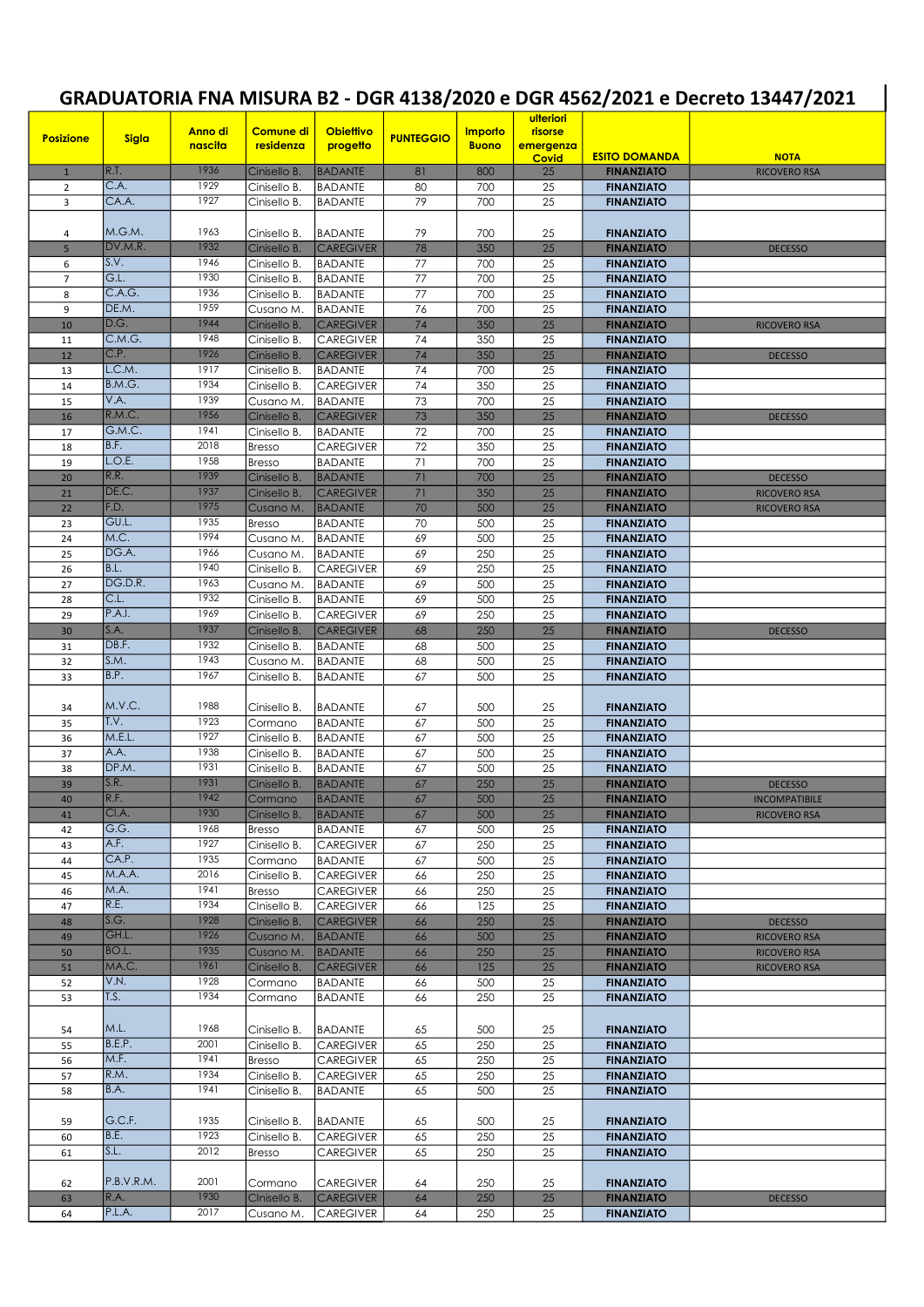| 65         | C.E.             | 1935         | Cinisello B.                   | <b>BADANTE</b>                       | 64       | 500        | 25       | <b>FINANZIATO</b>                          | <b>DECESSO</b>                                                     |
|------------|------------------|--------------|--------------------------------|--------------------------------------|----------|------------|----------|--------------------------------------------|--------------------------------------------------------------------|
| 66         | MO.L.            | 1933         | Cinisello B.                   | <b>CAREGIVER</b>                     | 64       | 250        | 25       | <b>FINANZIATO</b>                          |                                                                    |
| 67         | S.D.V.M.         | 1944         | Cinisello B.                   | <b>BADANTE</b>                       | 64       | 500        | 25       | <b>FINANZIATO</b>                          | <b>DECESSO</b>                                                     |
| 68         | P.A.<br>V.H.A.   | 1936<br>2019 | Cinisello B.                   | <b>BADANTE</b>                       | 64       | 500        | 25       | <b>FINANZIATO</b>                          |                                                                    |
| 69<br>70   | C.F.F.           | 1939         | Cinisello B.<br>Cinisello B.   | <b>CAREGIVER</b><br><b>CAREGIVER</b> | 64<br>64 | 250<br>125 | 25<br>25 | <b>FINANZIATO</b><br><b>FINANZIATO</b>     | <b>RICOVERO RSA</b>                                                |
| 71         | CA.E.            | 1935         | Cinisello B.                   | <b>BADANTE</b>                       | 64       | 500        | 25       | <b>FINANZIATO</b>                          | <b>RICOVERO RSA</b>                                                |
| 72         | V.T.C.           | 2017         | Cinisello B.                   | <b>CAREGIVER</b>                     | 64       | 250        | 25       | <b>FINANZIATO</b>                          |                                                                    |
| 73         | ME.C.            | 1939         | CInisello B.                   | <b>BADANTE</b>                       | 64       | 250        | 25       | <b>FINANZIATO</b>                          |                                                                    |
| 74         | M.M.             | 2015         | Bresso                         | CAREGIVER                            | 64       | 250        | 25       | <b>FINANZIATO</b>                          |                                                                    |
| 75         | M.F.D.           | 1969         | Cusano M.                      | <b>CAREGIVER</b>                     | 63       | 250        | 25       | <b>FINANZIATO</b>                          | <b>DECESSO</b>                                                     |
| 76         | T.D.<br>B.O.     | 1950<br>2004 | Cinisello B.                   | <b>CAREGIVER</b>                     | 63       | 250        | 25       | <b>FINANZIATO</b>                          |                                                                    |
| 77<br>78   | S.F.             | 1937         | Cinisello B.<br>Cormano        | <b>CAREGIVER</b><br><b>CAREGIVER</b> | 63<br>63 | 250<br>250 | 25<br>25 | <b>FINANZIATO</b><br><b>FINANZIATO</b>     | <b>DECESSO</b>                                                     |
| 79         | EB.M.            | 2009         | Cinisello B.                   | <b>CAREGIVER</b>                     | 63       | 250        | 25       | <b>FINANZIATO</b>                          |                                                                    |
|            |                  |              |                                |                                      |          |            |          |                                            |                                                                    |
| 80         | L.E.N.A.         | 2006         | <b>Bresso</b>                  | <b>CAREGIVER</b>                     | 63       | 250        | 25       | <b>FINANZIATO</b>                          | FINANZIATO DAL MESE DI AGOSTO                                      |
| 81         | M.M.F.           | 1936         | Cormano                        | <b>BADANTE</b>                       | 63       | 500        | 25       | <b>FINANZIATO</b>                          | FINANZIATO DAL MESE DI AGOSTO                                      |
| 82         | T.B.             | 1934         | Cormano                        | <b>CAREGIVER</b>                     | 63       | 250        | 25       | <b>FINANZIATO</b>                          | FINANZIATO DAL MESE DI AGOSTO                                      |
| 83         | DV.P.            | 1936<br>1935 | Cormano                        | <b>CAREGIVER</b>                     | 63       | 250        | 25       | <b>FINANZIATO</b>                          | FINANZIATO DAL MESE DI AGOSTO                                      |
| 84<br>85   | LM.G.<br>T.I.    | 1939         | CInisello B.                   | CAREGIVER<br><b>BADANTE</b>          | 63<br>63 | 250<br>500 | 25<br>25 | <b>FINANZIATO</b><br><b>FINANZIATO</b>     | FINANZIATO DAL MESE DI AGOSTO<br><b>INCOMPATIBILE</b>              |
| 86         | I.M.             | 1933         | <b>Bresso</b><br><b>Bresso</b> | <b>BADANTE</b>                       | 63       | 500        | 25       | <b>FINANZIATO</b>                          | FINANZIATO DAL MESE DI AGOSTO                                      |
| 87         | B.T.             | 1930         | Cinisello B.                   | <b>BADANTE</b>                       | 63       | 500        | 25       | <b>FINANZIATO</b>                          | FINANZIATO DAL MESE DI AGOSTO                                      |
| 88         | V.L.L.           | 1960         | <b>Bresso</b>                  | <b>BADANTE</b>                       | 63       | 500        | 25       | <b>FINANZIATO</b>                          | FINANZIATO DAL MESE DI SETTEMBRE                                   |
| 89         | M.E.             | 2016         | <b>BRESSO</b>                  | <b>CAREGIVER</b>                     | 63       | 250        | 25       | <b>FINANZIATO</b>                          | FINANZIATO DAL MESE DI SETTEMBRE                                   |
| 90         | F.M.             | 1995         | Bresso                         | <b>CAREGIVER</b>                     | 62       | 250        | 25       | <b>FINANZIATO</b>                          | FINANZIATO DAL MESE DI OTTOBRE                                     |
| 91         | PA.A.            | 1965<br>1946 | Cinisello B.                   | <b>CAREGIVER</b>                     | 62       | 250        | 25       | <b>FINANZIATO</b>                          | FINANZIATO DAL MESE DI OTTOBRE                                     |
| 92<br>93   | CA.M.G.<br> S.O. | 1997         | <b>Bresso</b><br>Cormano       | <b>CAREGIVER</b><br><b>CAREGIVER</b> | 62<br>62 | 250<br>250 | 25<br>25 | <b>FINANZIATO</b><br><b>FINANZIATO</b>     | <b>DECESSO</b><br>FINANZIATO DAL MESE DI OTTOBRE                   |
| 94         | C.R.             | 1945         | CInisello B.                   | <b>CAREGIVER</b>                     | 62       | 250        | 25       | <b>FINANZIATO</b>                          | FINANZIATO DAL MESE DI OTTOBRE                                     |
| 95         | CA.R.            | 1958         | Cusano M.                      | <b>BADANTE</b>                       | 62       | 250        | 25       | <b>NON FINANZIATO</b>                      | <b>RICOVERO RSA</b>                                                |
| 96         | L.S.             | 1933         | Cinisello B.                   | <b>CAREGIVER</b>                     | 62       | 250        | 25       | <b>FINANZIATO</b>                          | FINANZIATO DAL MESE DI OTTOBRE                                     |
| 97         | A.M.T.           | 1929         | Cinisello B.                   | <b>BADANTE</b>                       | 62       | 500        | 25       | <b>FINANZIATO</b>                          | FINANZIATO DAL MESE DI OTTOBRE                                     |
| 98         | T.E.             | 1957         | Cinisello B.                   | <b>CAREGIVER</b>                     | 62       | 250        | 25       | <b>FINANZIATO</b>                          | FINANZIATO DAL MESE DI OTTOBRE                                     |
| 99         | R.C.             | 1935<br>1988 | Cinisello B.                   | <b>CAREGIVER</b>                     | 62       | 250        | 25       | <b>FINANZIATO</b>                          | <b>RSA APERTA</b>                                                  |
| 100<br>101 | O.A.<br>G.CE.    | 1943         | Cinisello B.<br>Cinisello B.   | <b>CAREGIVER</b><br><b>BADANTE</b>   | 62<br>62 | 250<br>500 | 25<br>25 | <b>FINANZIATO</b><br><b>FINANZIATO</b>     | <b>DECESSO</b><br>FINANZIATO DAL MESE DI OTTOBRE                   |
| 102        | M.M.G.           | 1934         | Cinisello B.                   | <b>BADANTE</b>                       | 62       | 500        | 25       | <b>FINANZIATO</b>                          | FINANZIATO DAL MESE DI OTTOBRE                                     |
| 103        | DO.G.            | 1941         | Cusano M.                      | <b>CAREGIVER</b>                     | 62       | 250        | 25       | <b>FINANZIATO</b>                          | FINANZIATO DAL MESE DI OTTOBRE                                     |
| 104        | O.M.             | 1934         | Cormano                        | <b>BADANTE</b>                       | 62       | 500        | 25       | <b>FINANZIATO</b>                          | FINANZIATO DAL MESE DI OTTOBRE                                     |
| 105        | P.G.             | 1939         | Bresso                         | <b>BADANTE</b>                       | 62       | 500        | 25       | <b>FINANZIATO</b>                          | <b>DECESSO</b>                                                     |
| 106        | BA.A.            | 1988         | Cinisello B.                   | <b>BADANTE</b>                       | 61       | 500        | 25       | <b>FINANZIATO</b>                          | FINANZIATO DAL MESE DI OTTOBRE                                     |
| 107        | M.S.<br>B.M.C.   | 1997<br>1934 | <b>Bresso</b>                  | <b>CAREGIVER</b>                     | 61<br>61 | 250<br>500 | 25<br>25 | <b>FINANZIATO</b><br><b>FINANZIATO</b>     | FINANZIATO DAL MESE DI OTTOBRE                                     |
| 108<br>109 | Z.G.             | 1952         | Cinisello B.<br>Cinisello B.   | <b>BADANTE</b><br>CAREGIVER          | 61       | 250        | 25       | <b>FINANZIATO</b>                          | FINANZIATO DAL MESE DI OTTOBRE<br>RICOVERO RSA                     |
| 110        | T.A.             | 1936         | Cinisello B.                   | <b>CAREGIVER</b>                     | 61       | 250        | 25       | <b>FINANZIATO</b>                          | <b>INCOMPATIBILE</b>                                               |
| 111        | F.MI.            | 1934         | Cinisello B.                   | <b>CAREGIVER</b>                     | 61       | 250        | 25       | <b>FINANZIATO</b>                          | FINANZIATO DAL MESE DI OTTOBRE                                     |
| 112        | L.K.A.           | 2013         | <b>BRESSO</b>                  | <b>CAREGIVER</b>                     | 61       | 250        | 25       | <b>FINANZIATO</b>                          | FINANZIATO DAL MESE DI OTTOBRE                                     |
| 113        | S.GA.            | 2004         | <b>Bresso</b>                  | <b>CAREGIVER</b>                     | 61       | 250        | 25       | <b>FINANZIATO</b>                          | FINANZIATO DAL MESE DI NOVEMBRE                                    |
| 114        | G.M.<br>S.E.I.   | 1935<br>1931 | Cinisello B.                   | <b>BADANTE</b>                       | 61       | 500        | 25       | <b>FINANZIATO</b>                          | <b>DECESSO</b>                                                     |
| 115<br>116 | GI.GI.           | 1997         | Cusano M.<br>Cormano           | <b>CAREGIVER</b><br><b>CAREGIVER</b> | 61<br>60 | 250<br>200 | 25<br>25 | <b>FINANZIATO</b><br><b>FINANZIATO</b>     | FINANZIATO DAL MESE DI NOVEMBRE<br>FINANZIATO DAL MESE DI NOVEMBRE |
| 117        | CO.FR.           | 1967         | Cusano M.                      | <b>CAREGIVER</b>                     | 60       | 200        | 25       | <b>FINANZIATO</b>                          | FINANZIATO DAL MESE DI NOVEMBRE                                    |
| 118        | C.G.             | 1934         | Cormano                        | <b>BADANTE</b>                       | 60       | 400        | 25       | <b>NON FINANZIATO</b>                      | <b>INCOMPATIBILE</b>                                               |
| 119        | E.H.E.H.R.       | 2011         | Cinisello B.                   | <b>CAREGIVER</b>                     | 60       | 200        | 25       | <b>FINANZIATO</b>                          | FINANZIATO DAL MESE DI NOVEMBRE                                    |
| 120        | P.B.             | 1929         | Cormano                        | <b>BADANTE</b>                       | 60       | 400        | 25       | <b>FINANZIATO</b>                          | FINANZIATO DAL MESE DI DICEMBRE                                    |
| 121        | O.AL.            | 1959         | <b>Bresso</b>                  | <b>CAREGIVER</b>                     | 60       | 200        | 25       | <b>FINANZIATO</b>                          | <b>DECESSO</b>                                                     |
| 122<br>123 | M.R.<br>C.D.     | 2011<br>1969 | <b>Bresso</b><br><b>Bresso</b> | <b>CAREGIVER</b><br><b>CAREGIVER</b> | 60<br>60 | 200<br>200 | 25<br>25 | <b>FINANZIATO</b><br><b>FINANZIATO</b>     | FINANZIATO DAL MESE DI GENNAIO<br><b>RICOVERO RSA</b>              |
| 124        | G.LA.            | 2002         | Cormano                        | <b>CAREGIVER</b>                     | 60       | 200        | 25       | <b>FINANZIATO</b>                          | FINANZIATO DAL MESE DI GENNAIO                                     |
| 125        | Z.M.             | 1990         | Cinisello B.                   | <b>CAREGIVER</b>                     | 59       | 200        | 25       | <b>FINANZIATO</b>                          | FINANZIATO DAL MESE DI GENNAIO                                     |
| 126        | A.O.             | 2010         | Bresso                         | <b>CAREGIVER</b>                     | 59       | 200        | 25       | <b>FINANZIATO</b>                          | FINANZIATO DAL MESE DI FEBBRAIO                                    |
| 127        | S.J.             | 2014         | Cinisello B.                   | <b>CAREGIVER</b>                     | 59       | 200        | 25       | <b>FINANZIATO</b>                          | FINANZIATO DAL MESE DI FEBBRAIO                                    |
| 128        | G.C.             | 2000         | Cormano                        | <b>CAREGIVER</b>                     | 59       | 100        | 25       | <b>FINANZIATO</b>                          | FINANZIATO DAL MESE DI FEBBRAIO                                    |
| 129        | C.D.             | 2011<br>1942 | Bresso                         | <b>CAREGIVER</b>                     | 59       | 200        | 25       | <b>FINANZIATO</b>                          | FINANZIATO DAL MESE DI FEBBRAIO                                    |
| 130<br>131 | B.M.T.<br>P.L.   | 1932         | Cinisello B.<br>Cinisello B.   | <b>BADANTE</b><br><b>CAREGIVER</b>   | 59<br>59 | 400<br>200 | 25<br>25 | <b>NON FINANZIATO</b><br><b>FINANZIATO</b> | <b>RICOVERO RSA</b><br>FINANZIATO DAL MESE DI FEBBRAIO             |
| 132        | T.DA.            | 2016         | <b>Bresso</b>                  | <b>CAREGIVER</b>                     | 59       | 200        | 25       | <b>FINANZIATO</b>                          | FINANZIATO DAL MESE DI MARZO                                       |
| 133        | GE.G.            | 1926         | Cinisello B.                   | <b>CAREGIVER</b>                     | 59       | 200        | 25       | <b>FINANZIATO</b>                          | FINANZIATO DAL MESE DI MARZO                                       |
| 134        | DO.V.            | 1943         | CORMANO                        | <b>BADANTE</b>                       | 59       | 400        | 25       | <b>FINANZIATO</b>                          | FINANZIATO DAL MESE DI MARZO                                       |
| 135        | CA.L.            | 2017         | Cusano M.                      | <b>CAREGIVER</b>                     | 59       | 200        | 25       | <b>FINANZIATO</b>                          | FINANZIATO DAL MESE DI MARZO                                       |
| 136        | C.M.             | 1974         | <b>Bresso</b>                  | <b>CAREGIVER</b>                     | 59       | 200        | 25       | <b>FINANZIATO</b>                          | FINANZIATO DAL MESE DI APRILE                                      |
| 137        | CO.M.            | 1930         | Cinisello B.                   | CAREGIVER                            | 58       | 200        | 25       | <b>FINANZIATO</b>                          | FINANZIATO DAL MESE DI APRILE                                      |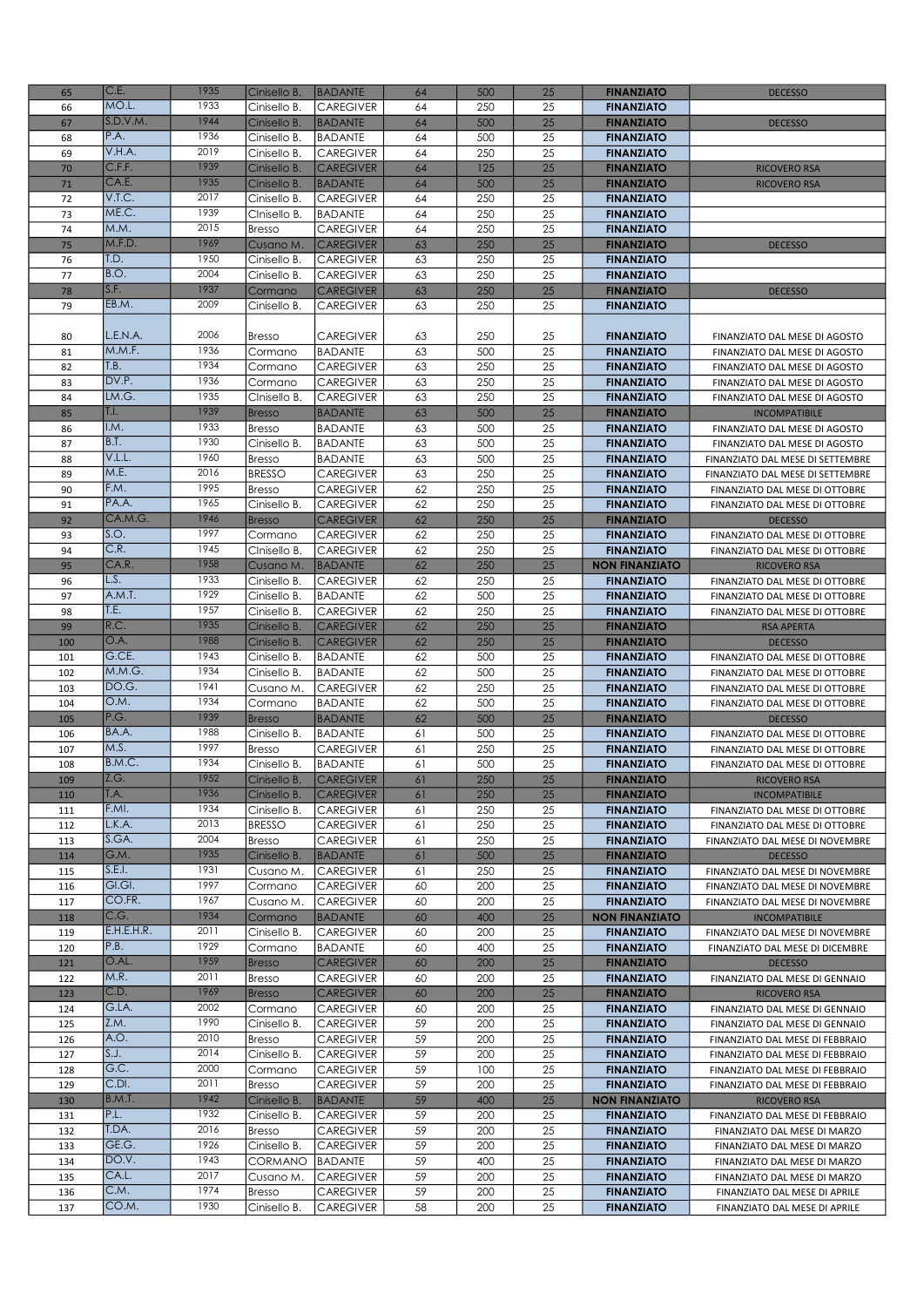| 138        | E.A.M.         | 2010         | Cinisello B.                   | <b>CAREGIVER</b>                     | 58       | 200        | 25       | <b>FINANZIATO</b>                              | FINANZIATO DAL MESE DI APRILE |
|------------|----------------|--------------|--------------------------------|--------------------------------------|----------|------------|----------|------------------------------------------------|-------------------------------|
| 139        | R.C.D.         | 2012         | Cinisello B.                   | <b>CAREGIVER</b>                     | 58       | 200        | 25       | <b>FINANZIATO</b>                              | FINANZIATO DAL MESE DI APRILE |
| 140        | S.MA.          | 2004         | Cinisello B.                   | <b>CAREGIVER</b>                     | 58       | 200        | 25       | <b>NON FINANZIATO</b>                          | <b>INCOMPATIBILE</b>          |
| 141        | H.S.           | 1952         | Cinisello B.                   | <b>CAREGIVER</b>                     | 58       | 200        | 25       | <b>NON FINANZIATO</b>                          |                               |
| 142        | EZ.G.          | 1926         | Cinisello B.                   | <b>BADANTE</b>                       | 58       | 400        | 25       | <b>NON FINANZIATO</b>                          |                               |
| 143        | B.FI.          | 1941         | Cinisello B.                   | <b>CAREGIVER</b>                     | 58       | 200        | 25       | <b>NON FINANZIATO</b>                          |                               |
| 144        | M.ST.          | 1983         | Cinisello B.                   | <b>BADANTE</b>                       | 58       | 400        | 25       | <b>NON FINANZIATO</b>                          |                               |
| 145        | P.A.M.         | 1935         | Cinisello B.                   | <b>BADANTE</b>                       | 58       | 400        | 25       | <b>NON FINANZIATO</b>                          |                               |
| 146        | A.LU.          | 2017         | Cinisello B.                   | <b>CAREGIVER</b>                     | 58       | 200        | 25       | <b>NON FINANZIATO</b>                          |                               |
| 147        | SO.F.          | 1964         | Cusano M.                      | <b>CAREGIVER</b>                     | 57       | 200        | 25       | <b>NON FINANZIATO</b>                          |                               |
| 148        | M.T.<br>N.R.   | 1985<br>2017 | <b>Bresso</b>                  | <b>CAREGIVER</b>                     | 57       | 200        | 25       | <b>NON FINANZIATO</b>                          |                               |
| 149        | P.CA.          | 1948         | Cinisello B.                   | <b>CAREGIVER</b><br><b>CAREGIVER</b> | 57       | 200        | 25<br>25 | <b>NON FINANZIATO</b>                          |                               |
| 150        |                |              | Cinisello B.                   |                                      | 57       | 200        |          | <b>NON FINANZIATO</b>                          | <b>DECESSO</b>                |
| 151        | A.D.           | 2001         | Cusano M.                      | <b>CAREGIVER</b>                     | 57       | 200        | 25       | <b>NON FINANZIATO</b>                          |                               |
| 152        | S.N.           | 1951         | Cormano                        | <b>CAREGIVER</b>                     | 57       | 200        | 25       | <b>NON FINANZIATO</b>                          | <b>DECESSO</b>                |
|            |                |              |                                |                                      |          |            |          |                                                |                               |
| 153        | B.M.M.A.B.     | 2013         | Cusano M.                      | <b>CAREGIVER</b>                     | 57       | 200        | 25       | <b>NON FINANZIATO</b>                          |                               |
| 154        | C.MA.          | 1930         | Cinisello B.                   | <b>CAREGIVER</b>                     | 57       | 200        | 25       | <b>NON FINANZIATO</b>                          |                               |
| 155        | L.E.           | 1963         | Cinisello B.                   | <b>CAREGIVER</b>                     | 57       | 200        | 25       | <b>NON FINANZIATO</b>                          |                               |
| 156        | S.W.           | 1933         | Cormano                        | <b>BADANTE</b>                       | 57       | 400        | 25       | <b>NON FINANZIATO</b>                          |                               |
| 157        | M.AL.          | 1937         | Cinisello B.                   | <b>CAREGIVER</b>                     | 57       | 200        | 25       | <b>NON FINANZIATO</b>                          |                               |
| 158        | T.S.           | 1936         | Cormano                        | <b>CAREGIVER</b>                     | 57       | 200        | 25       | <b>NON FINANZIATO</b>                          |                               |
| 159        | DA.C.          | 2013         | <b>BRESSO</b>                  | <b>CAREGIVER</b>                     | 57       | 200        | 25       | <b>NON FINANZIATO</b>                          |                               |
| 160        | Z.MI.          | 1924         | Cinisello B.                   | <b>CAREGIVER</b>                     | 57       | 200        | 25       | <b>NON FINANZIATO</b>                          |                               |
| 161        | L.D.N.         | 2013         | Cusano M.                      | <b>CAREGIVER</b>                     | 57       | 200        | 25       | <b>NON FINANZIATO</b>                          |                               |
|            |                |              |                                |                                      |          |            |          |                                                |                               |
| 162        | R.H.G.         | 2001         | <b>Bresso</b>                  | <b>CAREGIVER</b>                     | 56       | 200        | 25       | <b>NON FINANZIATO</b>                          |                               |
|            |                |              |                                |                                      |          |            |          |                                                |                               |
| 163        | G.M.L.         | 1968         | Cusano M.                      | <b>CAREGIVER</b>                     | 56       | 200        | 25       | <b>NON FINANZIATO</b>                          |                               |
| 164        | CA.AG.         | 1971         | Cormano                        | <b>CAREGIVER</b>                     | 56       | 200        | 25       | <b>NON FINANZIATO</b>                          |                               |
| 165        | AV.R.          | 1934         | Cinisello B.                   | <b>BADANTE</b>                       | 56       | 400        | 25       | <b>NON FINANZIATO</b>                          |                               |
| 166        | Q.C.           | 1969         | Cinisello B.                   | <b>CAREGIVER</b>                     | 56       | 200        | 25       | <b>NON FINANZIATO</b>                          |                               |
| 167        | R.TO.<br>B.M.  | 2011<br>1973 | <b>Bresso</b>                  | <b>CAREGIVER</b>                     | 56       | 200        | 25       | <b>NON FINANZIATO</b>                          |                               |
| 168        | M.LO.          | 1966         | Cinisello B.                   | <b>CAREGIVER</b>                     | 56       | 200<br>200 | 25<br>25 | <b>NON FINANZIATO</b>                          |                               |
| 169<br>170 | T.VI.          | 2005         | <b>Bresso</b><br><b>Bresso</b> | <b>CAREGIVER</b><br><b>CAREGIVER</b> | 56<br>56 | 200        | 25       | <b>NON FINANZIATO</b><br><b>NON FINANZIATO</b> |                               |
| 171        | SO.M.          | 1937         | Cinisello B.                   | <b>CAREGIVER</b>                     | 56       | 200        | 25       | <b>NON FINANZIATO</b>                          |                               |
| 172        | RI.M.C.        | 1936         | Cormano                        | <b>CAREGIVER</b>                     | 56       | 200        | 25       | <b>NON FINANZIATO</b>                          |                               |
| 173        | SC.M.          | 1931         | Cinisello B.                   | <b>BADANTE</b>                       | 56       | 400        | 25       | <b>NON FINANZIATO</b>                          |                               |
| 174        | V.D.           | 1958         | Cusano M.                      | <b>CAREGIVER</b>                     | 55       | 200        | 25       | <b>NON FINANZIATO</b>                          |                               |
| 175        | U.L.           | 1938         | Cinisello B.                   | <b>CAREGIVER</b>                     | 55       | 200        | 25       | <b>NON FINANZIATO</b>                          |                               |
| 176        | BO.LE.         | 1928         | Cormano                        | <b>BADANTE</b>                       | 55       | 400        | 25       | <b>NON FINANZIATO</b>                          |                               |
| 177        | M.GI.          | 1942         | Cinisello B.                   | <b>CAREGIVER</b>                     | 55       | 200        | 25       | <b>NON FINANZIATO</b>                          |                               |
| 178        | S.D.           | 2015         | <b>Bresso</b>                  | <b>CAREGIVER</b>                     | 55       | 200        | 25       | <b>NON FINANZIATO</b>                          |                               |
| 179        | D.R.           | 1997         | Cinisello B.                   | CAREGIVER                            | 55       | $200\,$    | 25       | <b>NON FINANZIATO</b>                          |                               |
| 180        | BE.L.          | 1930         | Cinisello B.                   | <b>CAREGIVER</b>                     | 55       | 200        | 25       | <b>NON FINANZIATO</b>                          | <b>DECESSO</b>                |
| 181        | CA.AN.         | 1941         | Cusano M.                      | <b>CAREGIVER</b>                     | 55       | 200        | 25       | <b>NON FINANZIATO</b>                          |                               |
| 182        | B.G.           | 1933         | Cinisello B.                   | <b>CAREGIVER</b>                     | 55       | 200        | 25       | <b>NON FINANZIATO</b>                          | <b>DECESSO</b>                |
| 183        | J.L.E.         | 2015         | Cormano                        | <b>CAREGIVER</b>                     | 54       | 200        | 25       | <b>NON FINANZIATO</b>                          |                               |
| 184        | T.AL.          | 2009         | Cinisello B.                   | <b>CAREGIVER</b>                     | 54       | 200        | 25       | <b>NON FINANZIATO</b>                          |                               |
| 185        | CE.A.          | 1929         | Cinisello B.                   | <b>CAREGIVER</b>                     | 54       | 200        | 25       | <b>NON FINANZIATO</b>                          |                               |
| 186        | S.EL.<br>M.RE. | 2002<br>1931 | Cinisello B.                   | <b>CAREGIVER</b>                     | 54       | 200        | 25       | <b>NON FINANZIATO</b>                          |                               |
| 187        |                |              | Cinisello B.                   | <b>BADANTE</b>                       | 54       | 400        | 25       | <b>NON FINANZIATO</b>                          | <b>DECESSO</b>                |
| 188        | M.M.M.G.       | 1948         | Cusano M.                      | <b>CAREGIVER</b>                     | 54       | 200        | 25       | <b>NON FINANZIATO</b>                          |                               |
| 189        | F.G.G.         | 1936         | Cormano                        | <b>CAREGIVER</b>                     | 54       | 200        | 25       | <b>NON FINANZIATO</b>                          |                               |
| 190        | L.C.           | 2009         | Cinisello B.                   | <b>CAREGIVER</b>                     | 54       | 200        | 25       | <b>NON FINANZIATO</b>                          |                               |
| 191        | BO.M.          | 1934         | Cinisello B.                   | <b>BADANTE</b>                       | 54       | 400        | 25       | <b>NON FINANZIATO</b>                          |                               |
| 192        | F.F.           | 1980         | Cusano M.                      | <b>CAREGIVER</b>                     | 53       | 200        | 25       | <b>NON FINANZIATO</b>                          |                               |
| 193        | P.FR.          | 1991         | Cormano                        | <b>CAREGIVER</b>                     | 53       | 200        | 25       | <b>NON FINANZIATO</b>                          |                               |
| 194        | C.A.O.         | 1964         | Cinisello B.                   | <b>CAREGIVER</b>                     | 53       | 200        | 25       | <b>NON FINANZIATO</b>                          |                               |
| 195        | P.C.F.         | 1946         | Cinisello B.                   | <b>CAREGIVER</b>                     | 53       | 200        | 25       | <b>NON FINANZIATO</b>                          |                               |
| 196        | G.GR.          | 1940         | Cinisello B.                   | <b>CAREGIVER</b>                     | 53       | 200        | 25       | <b>NON FINANZIATO</b>                          | decesso                       |
| 197        | MA.AL.         | 1967         | Cinisello B.                   | <b>CAREGIVER</b>                     | 53       | 200        | 25       | <b>NON FINANZIATO</b>                          |                               |
| 198        | P.MA.          | 1940         | Cinisello B.                   | <b>CAREGIVER</b>                     | 53       | 200        | 25       | <b>NON FINANZIATO</b>                          |                               |
| 199        | L.N.A.         | 1970         | Cinisello B.                   | <b>CAREGIVER</b>                     | 52       | 200        | 25       | <b>NON FINANZIATO</b>                          |                               |
| 200        | BE.LI.         | 1942         | Bresso                         | <b>BADANTE</b>                       | 52       | 400        | 25       | <b>NON FINANZIATO</b>                          |                               |
| 201        | BE.A.          | 1949         | Cinisello B.                   | <b>CAREGIVER</b>                     | 52       | 200        | 25       | <b>NON FINANZIATO</b>                          |                               |
| 202        | F.T.           | 1925         | <b>BRESSO</b>                  | <b>CAREGIVER</b>                     | 52       | 200        | 25       | <b>NON FINANZIATO</b>                          |                               |
| 203        | R.L.V.         | 2004         | Cusano M.                      | <b>CAREGIVER</b>                     | 52       | 200        | 25       | <b>NON FINANZIATO</b>                          |                               |
|            | CA.M           | 1929         |                                |                                      |          |            |          |                                                |                               |
| 204        | C.P.M.         | 1964         | Cinisello B.                   | <b>CAREGIVER</b>                     | 52       | 200        | 25       | <b>NON FINANZIATO</b>                          |                               |
| 205        |                |              | Cusano M.                      | <b>CAREGIVER</b>                     | 51       | 200        | 25       | <b>NON FINANZIATO</b>                          |                               |